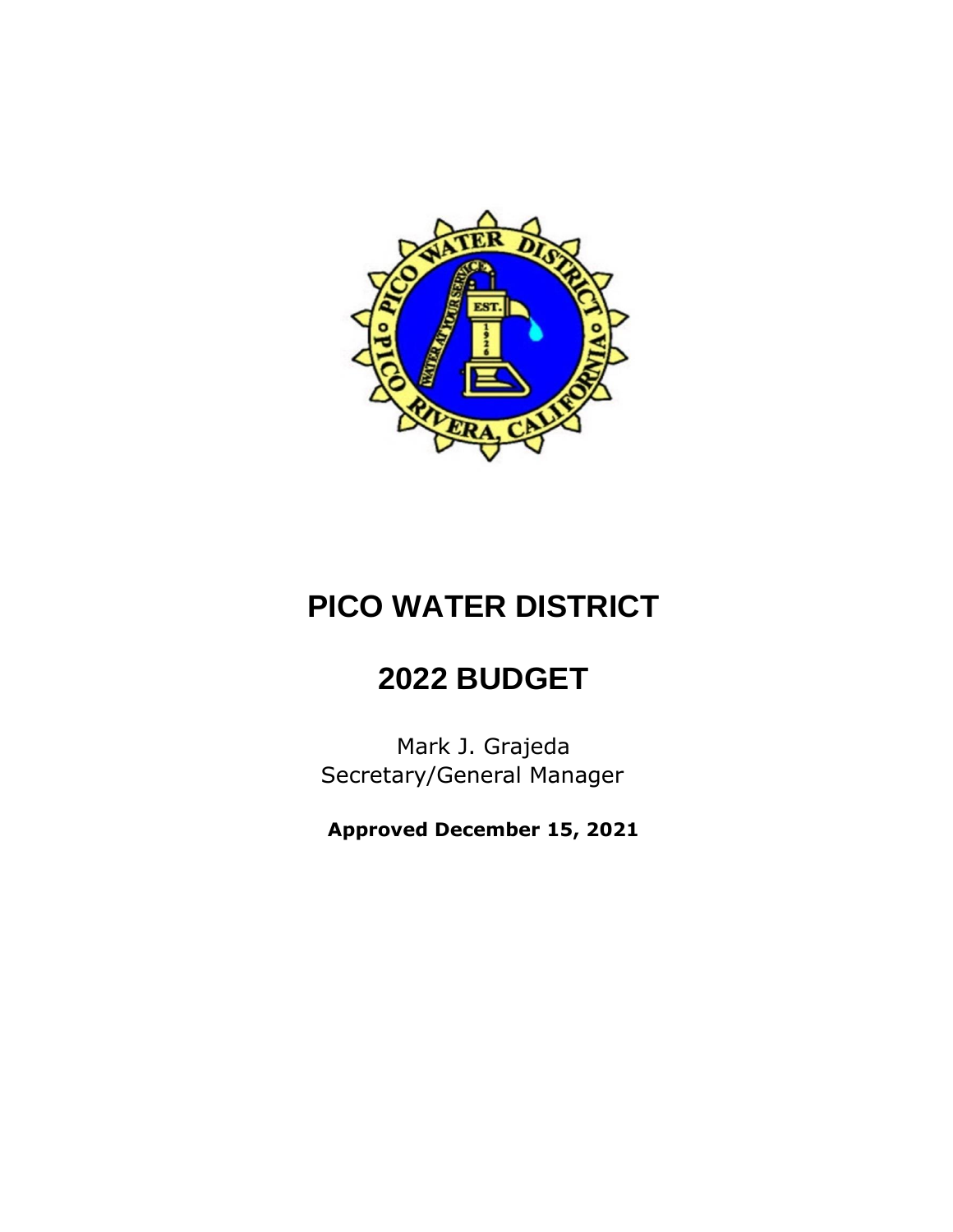| <b>PICO WATER DISTRICT 2022 BUDGET</b>                     |                                   |    | 2022<br><b>BUDGET</b>      |  |  |
|------------------------------------------------------------|-----------------------------------|----|----------------------------|--|--|
| <b>OPERATING REVENUES</b>                                  |                                   |    |                            |  |  |
| WS 1 - Potable Water Charges                               |                                   | \$ | 2,213,695                  |  |  |
| <b>WS 2 - Recycled Water Charges</b>                       |                                   |    | 44,000                     |  |  |
| <b>MS 1 - Meter Charges</b>                                |                                   |    | 1,330,224                  |  |  |
| <b>MS 2 - MULTI UNIT CHARGE</b>                            |                                   |    | 0                          |  |  |
| <b>MS 3 - Fire Protection Charges</b>                      |                                   |    | 57,200                     |  |  |
|                                                            |                                   |    |                            |  |  |
| Infrastructure Surcharge [RESTRICTED]                      |                                   |    | 409,450                    |  |  |
| <b>Water Other-Hydrant Surchg/Setup</b>                    |                                   |    | 500                        |  |  |
| <b>Application Charges</b>                                 |                                   |    | 5,000                      |  |  |
| <b>Reconnection Charges</b>                                |                                   |    | 2,000                      |  |  |
| <b>NSF Check Charges</b>                                   |                                   |    | 525                        |  |  |
| <b>Late Fee Charges</b>                                    |                                   |    | 30,000                     |  |  |
| <b>Damage/Lock Charges</b>                                 |                                   |    | 200                        |  |  |
| <b>Testing-Mtr/Flow/Sample Charges</b>                     |                                   |    | 1,250                      |  |  |
| <b>Backflow Program</b>                                    |                                   |    | 23,300                     |  |  |
|                                                            |                                   |    |                            |  |  |
| <b>Water Rights Income</b>                                 |                                   |    | 45,000                     |  |  |
|                                                            | <b>TOTAL OPERATING REVENUES</b>   | \$ | 4,162,344                  |  |  |
| <b>OPERATING EXPENSE</b><br><b>Source of Supply</b>        |                                   | \$ | 1,233,768                  |  |  |
|                                                            |                                   |    |                            |  |  |
| <b>Pumping</b><br><b>Water Treatment</b>                   |                                   |    | 470,468                    |  |  |
| <b>Transmission &amp; Distribution</b>                     |                                   |    | 117,668<br>206,268         |  |  |
| <b>Customer Accounts</b>                                   |                                   |    | 198,769                    |  |  |
| <b>General &amp; Administrative</b>                        |                                   |    | 1,358,076                  |  |  |
|                                                            | <b>TOTAL OPERATING EXPENSE</b>    |    | 3,585,017                  |  |  |
|                                                            | <b>OPERATING INCOME (LOSS)</b>    | \$ | 577,327                    |  |  |
|                                                            |                                   |    |                            |  |  |
| <b>NON-OPERATING INCOME</b>                                |                                   |    |                            |  |  |
| <b>Interest - LAIF &amp; Infrastructure Acct</b>           |                                   | \$ | 30,000                     |  |  |
| <b>Investment Income</b>                                   |                                   |    | 5,000                      |  |  |
| <b>Realized Gains/Loss</b>                                 |                                   |    |                            |  |  |
| <b>Gain/Loss Sale of Assets</b>                            |                                   |    |                            |  |  |
| <b>Grant Revenue Federal</b>                               |                                   |    |                            |  |  |
| <b>Other Income</b><br><b>House Rental Income</b>          |                                   |    | 5,000                      |  |  |
|                                                            | <b>TOTAL NON-OPERATING INCOME</b> | \$ | 20,400<br>60,400           |  |  |
|                                                            |                                   |    |                            |  |  |
| <b>NON-OPERATING EXPENSE</b>                               |                                   |    |                            |  |  |
| <b>Interest</b>                                            |                                   | \$ | 240,254                    |  |  |
| <b>Annual Fee Expense - IBank Loan</b>                     |                                   |    | 19,601                     |  |  |
| <b>Other Non-Op Expense</b><br><b>Rental House Expense</b> |                                   |    | 0                          |  |  |
| <b>TOTAL NON-OPERATING EXPENSE</b>                         |                                   |    | 2,500<br>262,355           |  |  |
| <b>NET INCOME (LOSS) Before Contributed Capital</b>        |                                   | \$ | 375,372                    |  |  |
|                                                            |                                   |    |                            |  |  |
| <b>Contributed Capital</b>                                 |                                   |    |                            |  |  |
| <b>Depreciation</b>                                        |                                   |    | (540,000)                  |  |  |
|                                                            |                                   |    |                            |  |  |
| <b>NET INCOME/LOSS</b>                                     |                                   |    | (164, 628)                 |  |  |
|                                                            | <b>CAPITAL IMPROVEMENTS</b>       | \$ | 1,020,000<br>(1, 184, 628) |  |  |
|                                                            |                                   |    |                            |  |  |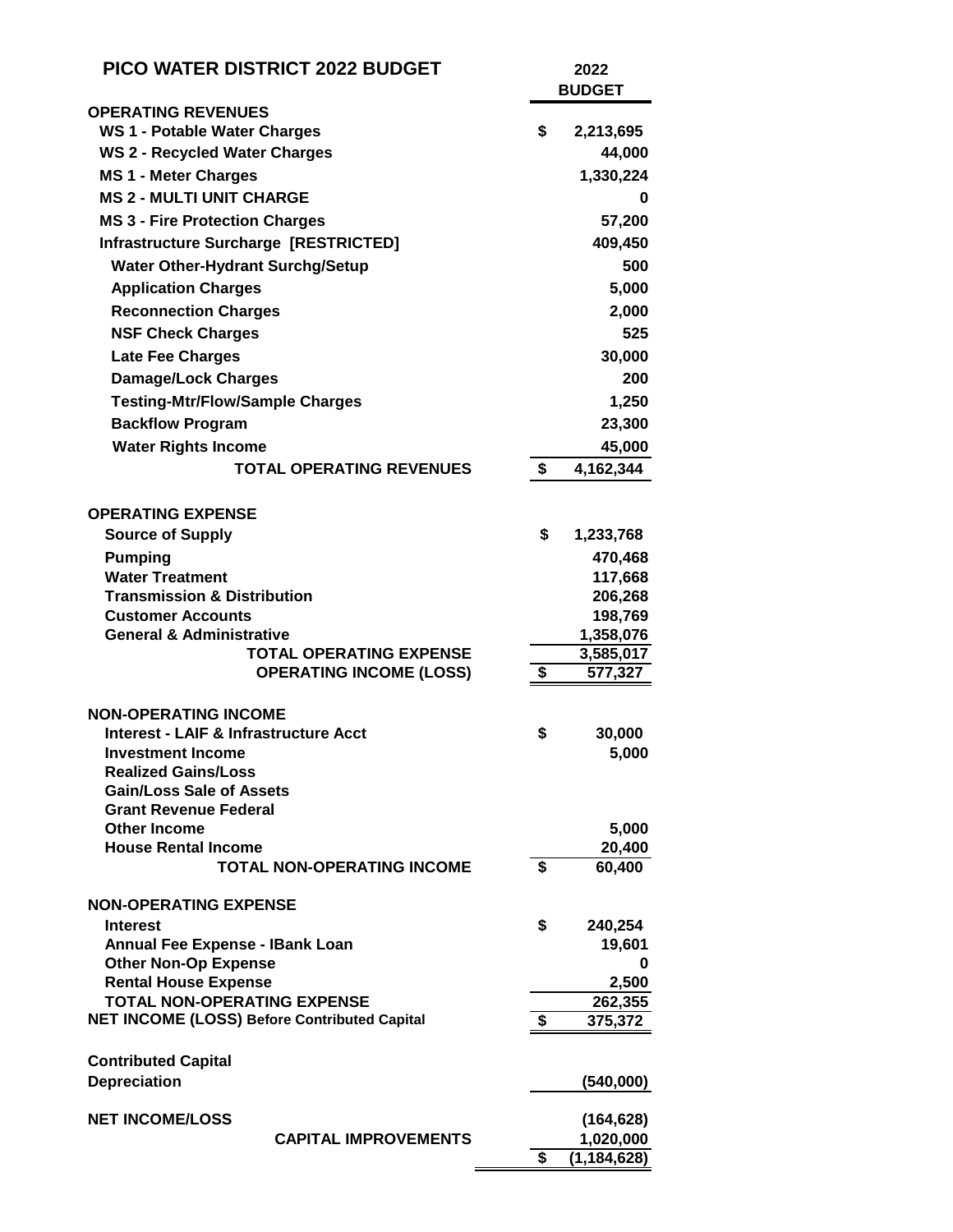### **PICO WATER DISTRICT 2022 BUDGET**

|                                                                                                                                                                | 2022<br><b>BUDGET</b>               |  |
|----------------------------------------------------------------------------------------------------------------------------------------------------------------|-------------------------------------|--|
| <b>SOURCE OF SUPPLY</b>                                                                                                                                        |                                     |  |
| <b>Salaries &amp; Wages</b><br><b>Recycled Water</b><br><b>Ground Water Replenishment</b>                                                                      | \$<br>81,768<br>52,000<br>1,100,000 |  |
| <b>TOTAL SOURCE OF SUPPLY</b>                                                                                                                                  | \$<br>1,233,768                     |  |
| <b>PUMPING EXPENSE</b><br><b>Salaries &amp; Wages</b><br><b>Maintenance</b><br><b>Fuel or Power</b>                                                            | \$<br>202,768<br>37,400<br>230,300  |  |
| <b>TOTAL PUMPING EXPENSE</b>                                                                                                                                   | \$<br>470,468                       |  |
| <b>WATER TREATMENT</b><br><b>Salaries &amp; Wages</b><br><b>Maintenance</b><br><b>Water Treatment Regulations</b>                                              | \$<br>12,668<br>35,000<br>70,000    |  |
| <b>TOTAL WATER TREATMENT</b>                                                                                                                                   | \$<br>117,668                       |  |
| <b>TRANSMISSION &amp; DISTRIBUTION</b><br><b>Salaries &amp; Wages</b><br><b>Maintenance</b><br><b>Vehicle Maintenance</b>                                      | \$<br>126,568<br>58,700<br>21,000   |  |
| <b>TOTAL TRANSMISSION &amp; DISTRBN</b>                                                                                                                        | \$<br>206,268                       |  |
| <b>CUSTOMER ACCOUNTS</b><br><b>Meter Reading Labor</b><br>Svc Calls, T/On's, Field Ofc, Cust<br><b>Service, Billing&amp;Collections Ofc</b><br><b>Supplies</b> | \$<br>27,724<br>122,046<br>49,000   |  |
| <b>TOTAL CUSTOMER ACCOUNTS</b>                                                                                                                                 | \$<br>198,769                       |  |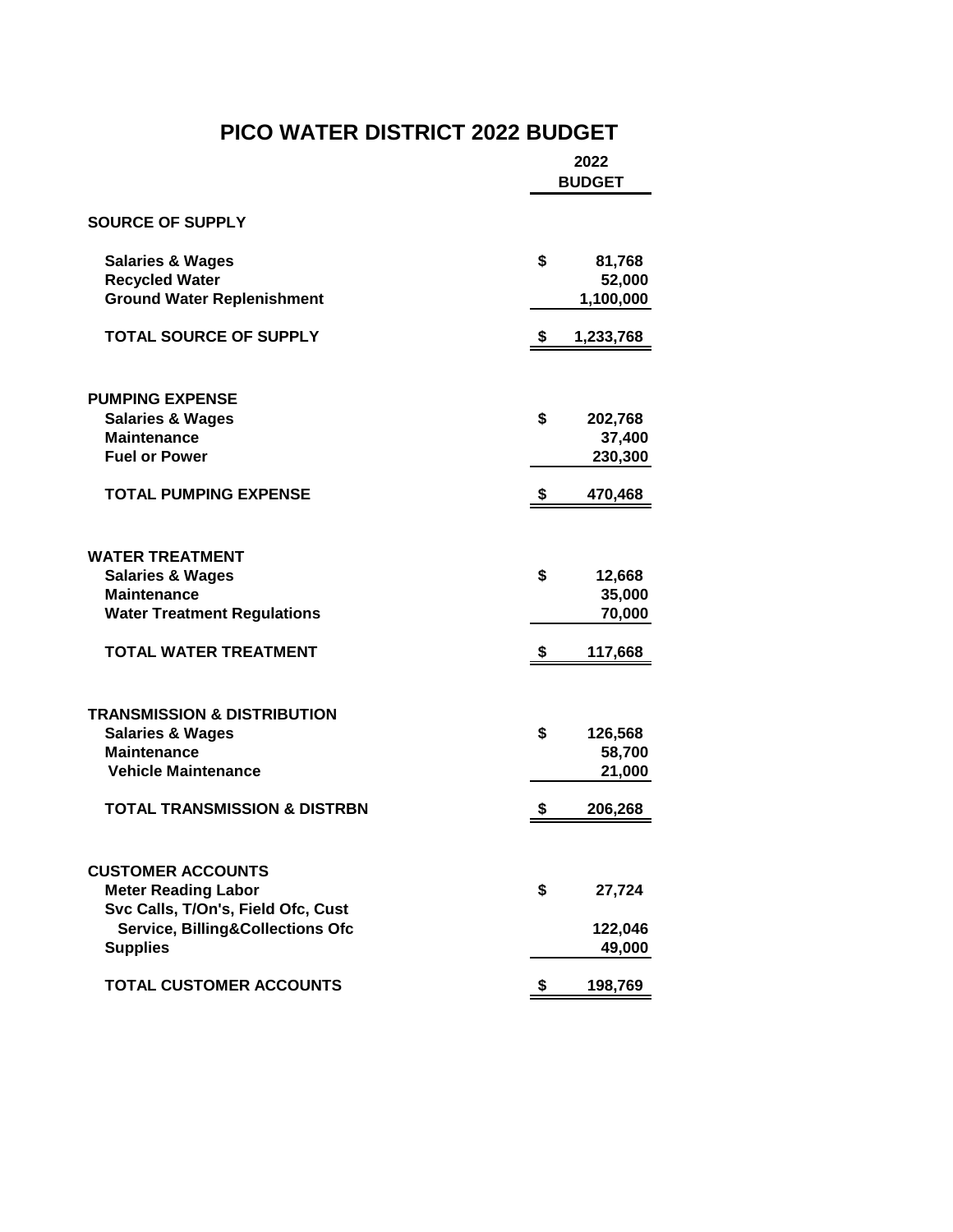### **PICO WATER DISTRICT 2022 BUDGET OPERATING EXPENSE DETAIL**

|                                                 |        | 2022<br><b>BUDGET</b> |  |  |
|-------------------------------------------------|--------|-----------------------|--|--|
| <b>GENERAL &amp; ADMINISTRATIVE</b>             |        |                       |  |  |
| <b>Salaries</b>                                 | \$     | 210,000               |  |  |
| <b>Directors Compensation</b>                   |        | 30,000                |  |  |
| <b>Travel &amp; Meetings-Board</b>              |        | 15,000                |  |  |
| <b>Travel &amp; Meetings-Staff</b>              |        | 2,500                 |  |  |
| <b>Board Room Expenses</b>                      |        | 5,000                 |  |  |
| <b>Office Supplies</b>                          |        | 8,000                 |  |  |
| <b>Office Utilities</b>                         |        | 22,000                |  |  |
| <b>Professional Services</b>                    |        |                       |  |  |
| <b>Accounting</b>                               |        | 40,000                |  |  |
| <b>Computer</b>                                 |        | 5,000                 |  |  |
| <b>Engineering</b>                              |        | 4,000                 |  |  |
| Legal                                           |        | 45,000                |  |  |
| <b>Miscellaneous</b>                            |        | 1,500                 |  |  |
| <b>PWAG - Emergency Services Coordinator</b>    |        | 12,000                |  |  |
| <b>Tyler Technologies Licensing and Support</b> |        | 13,000                |  |  |
| <b>Nobel Systems - GIS Program</b>              |        | 19,000                |  |  |
| <b>Insurance</b>                                |        | 301,250               |  |  |
| <b>Payroll Taxes</b>                            |        | 70,537                |  |  |
| <b>Pension</b>                                  |        | 169,937               |  |  |
| <b>OPEB Expense</b>                             |        | 90,000                |  |  |
| <b>Maintenance</b>                              |        | 23,200                |  |  |
| <b>Dues &amp; Subscriptions</b>                 |        | 18,000                |  |  |
| <b>Noticing</b>                                 |        | 7,000                 |  |  |
| <b>Education Expense</b>                        |        | 1,500                 |  |  |
| <b>Conservation Expense</b>                     |        | 25,000                |  |  |
| <b>Grant Program</b>                            |        | 0                     |  |  |
| <b>Other Operating Expenses</b>                 |        | 0                     |  |  |
| <b>CBMWD Retail Meter Charge</b>                |        | 0                     |  |  |
| <b>Election Expense</b>                         | 62,000 |                       |  |  |
| <b>COVID-19 - Salaries</b>                      |        | 5,000                 |  |  |
| <b>Vacation/Holiday/Other Payroll</b>           |        | 152,652               |  |  |
| <b>TOTAL GENERAL &amp; ADMINISTRATIVE</b>       | \$     | 1,358,076             |  |  |